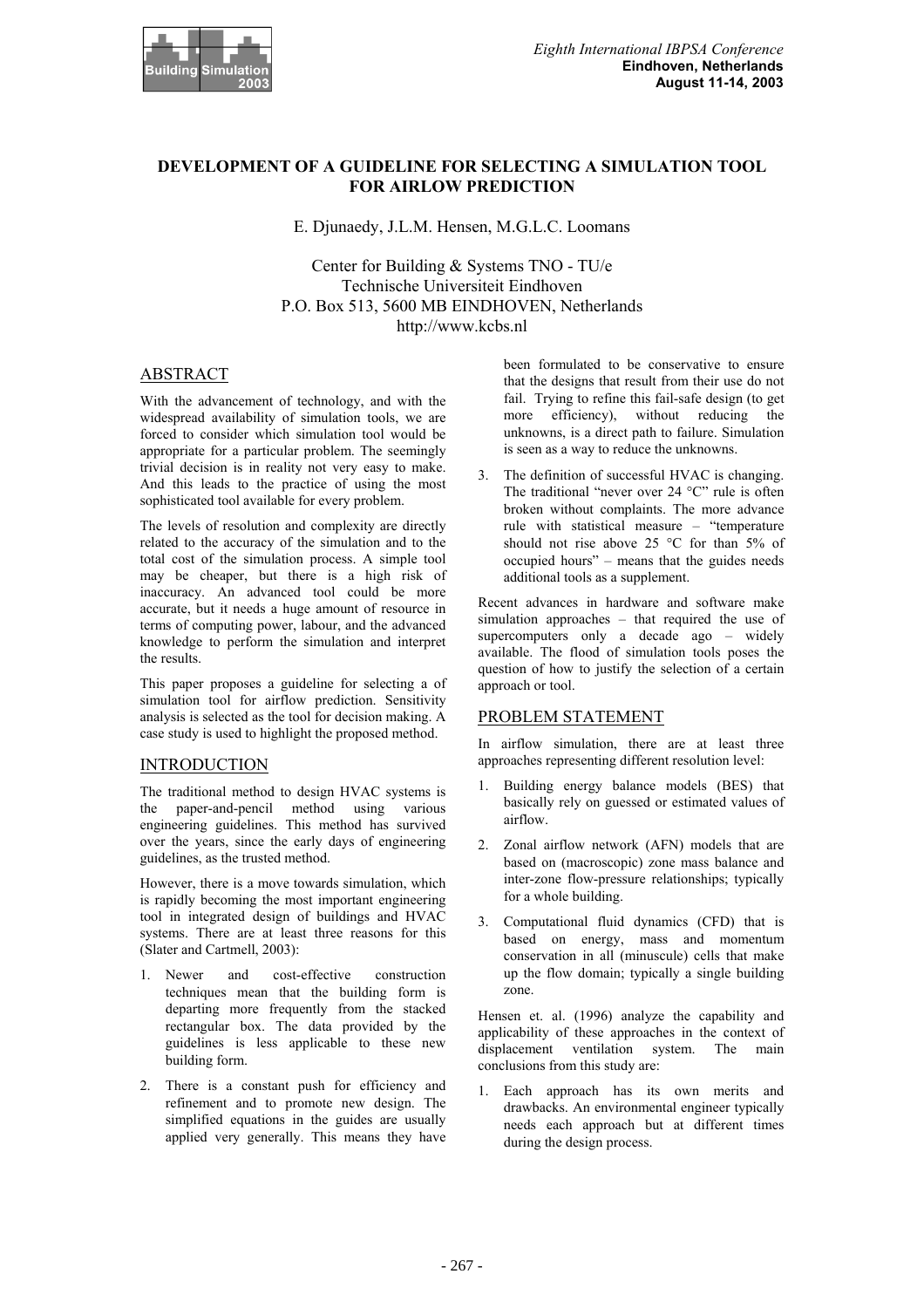

*Figure 1 Early assessment design strategies (Slater and Cartmell, 2003)* 

2. A higher resolution (more complex) approach does not necessarily provide answers to all the design questions that may be answered by a lower resolution (less complex) approach.

These are important findings in the middle of the abundance of simulation tools. When the various tools become available, it should be realized that high resolution (and more complex) approach requires enormous amount of resources in terms of computing capacity, manpower and time. On the other hand lower resolution (and less complex) approaches might not reliably solve a particular problem. How to select the appropriate approach to solve the problem at hand remains the challenge.

There is always a temptation to use the most sophisticated method to simulate every design option. Often, the sophistication of the approach would not fail to impress a client. However, the cost of such sophistication should always be justified. Failing to do so will only make the client hesitate to use the method in the future. The positive growth in the widespread use of simulation in building design could be affected by this.

There is a need for a guideline to decide which simulation tool/ approach is appropriate for a certain problem.

Slater and Cartmell (2003) developed what they called "early assessment design strategies" (Figure 1). From early design brief, the required complexity of the modelling can be assessed. Starting from the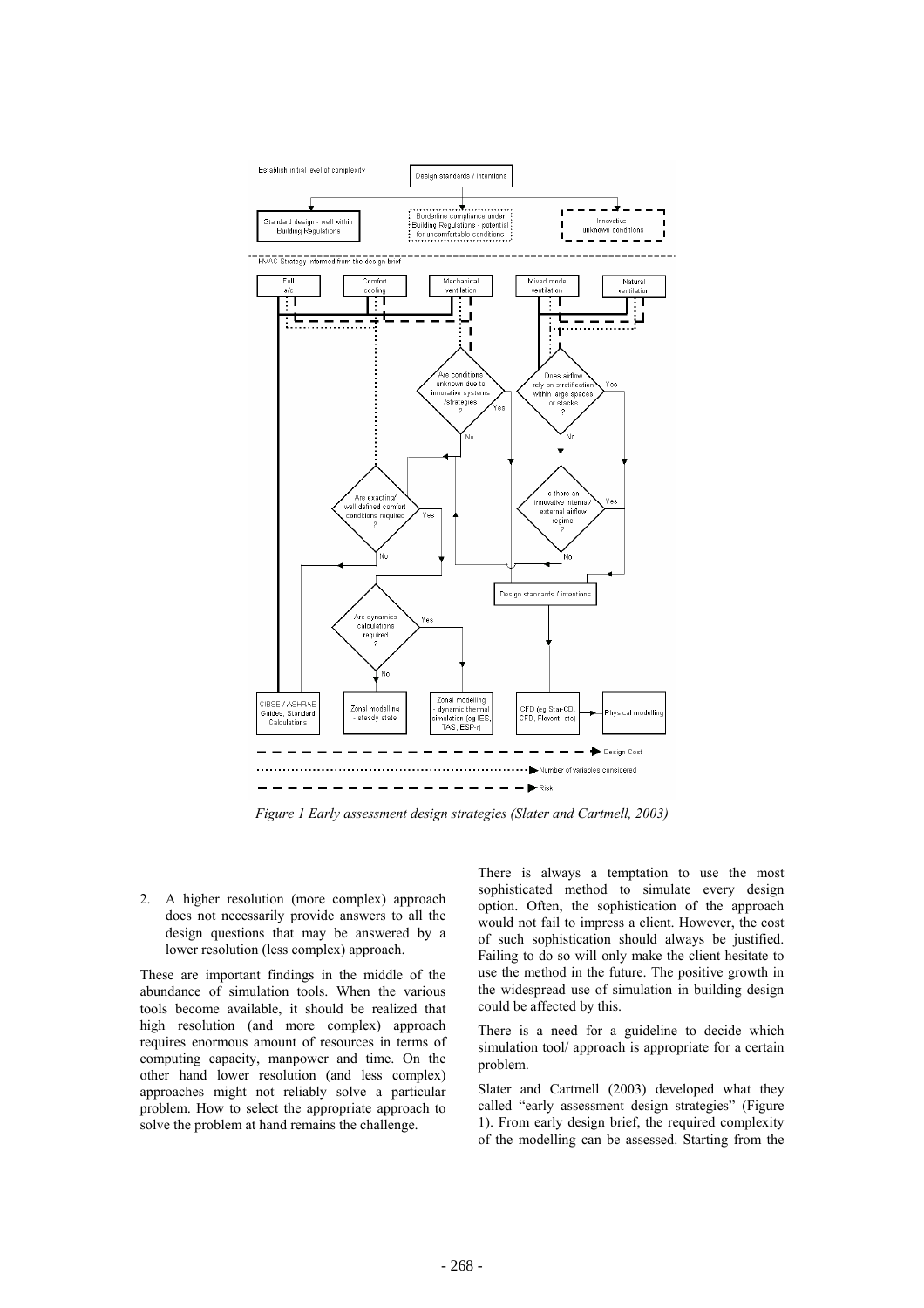design standard, a building design can be assessed whether it falls safely within the Building Regulations criteria, or in the borderline area where compliance might fail, or a new innovative design altogether. Based on this initial assessment, and with the proposed HVAC strategy, several decision points in Figure 1 would help the engineer to decide which level of complexity should be used for simulation.

# THE GUIDELINE

Our proposed guideline is developed based on the findings of the previous research described above. Early assessment design strategies as proposed by Slater and Cartmell (2003) can be used for initial assessment. However, we indentified the need to go further because of the following reasons:

- 1. Coupled simulation (between energy simulation and CFD) is now a viable option which is not addressed in Figure 1.
- 2. As Hensen et. al. (1996) pointed out, we need to use different level of complexity and resolution at different stage of building design.

Figure 2 shows the proposed Coupling Procedure Decision Methodology (CPDM). It is initially developed as part of a research in coupled simulation between CFD and BES (Djunaedy et. al., 2003). The fact that coupled CFD and BES simulation is computationally expensive requires that the simulation is justified by a sound rationale. CPDM was proposed to identify the need for coupled simulation. However, the CPDM can be applied more generally to assess the need for a certain level of complexity and resolution for simulation.

The main ideas behind the CPDM are:

- 1. a simulation should be consistent with its objective, i.e. the designer should not be toolled,
- 2. there should be a problem-led rationale to progress from one level of resolution and complexity to the next,
- 3. simulation should be made at the lowest possible resolution and complexity, so that there would be less design option to be simulated at higher resolution level.

In the vertical axis (Figure 2) there are layers of different resolution of building simulation. There are four layers representing the increased level of resolution, i.e. energy simulation, airflow network simulation, and CFD simulation. Each of the resolution layers is separated by one or more decision layers. The horizontal axis shows the different level of complexity of building simulation.

The first step is to select the minimum resolution based on the design question at hand. For example:

- If energy consumption is needed, than BES would be sufficient.
- If temperature gradient is needed, than at least an AFN is required.
- If local mean age of air is in question, than CFD is necessary.



*Figure 2 Coupling Procedure Decision Methodology* 

A second step is to check whether the above minimum resolution is sufficiently accurate for the design question at hand. For example:

- Load analysis based on BES may be oversensitive to convection coefficient  $(h<sub>c</sub>)$  values, thus requiring CFD to predict more accurate  $h_c$ values.
- Load analysis may be over-sensitive to<br>
'guestimated' infiltration or inter-zonal or inter-zonal ventilation, thus requiring AFN to predict more accurate airflow rates.

#### **Performance Indicators**

Different from Slater and Cartmell (2003) who used early design brief as the base for the decision making, CPDM uses performance indicators to make decisions. Table 1 shows a typical list of performance indicators (PI) that are of interest for an environmental engineer. The indicators basically fall into three categories, i.e. energy related, load related, and comfort related performance indicators. Each of the category will be used for different kind of decision in the building design process.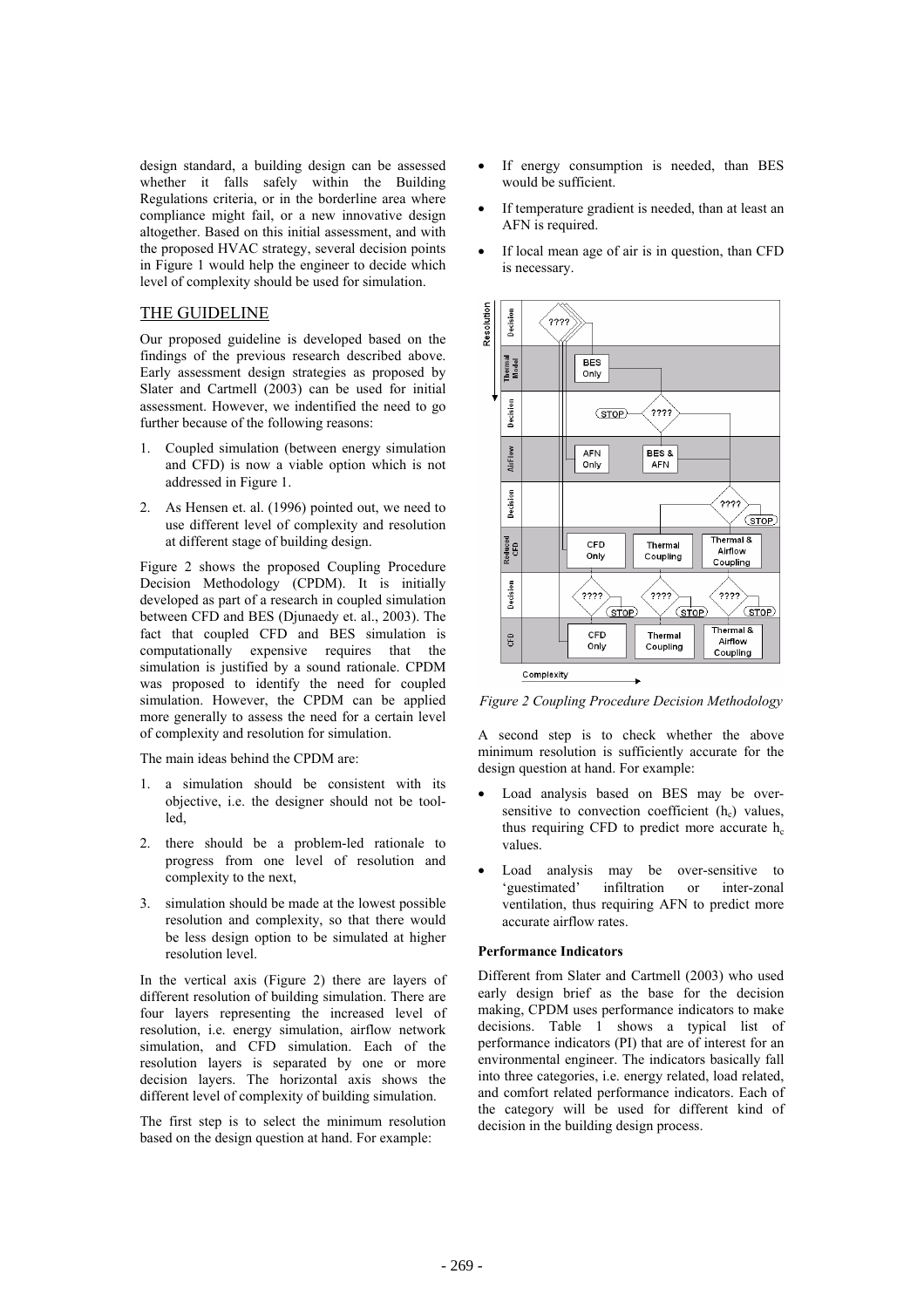| Table 1                                             |
|-----------------------------------------------------|
| Performance indicators and minimum required         |
| modeling resolution in terms of simulation approach |

| PERFORMANCE INDICATORS                    | APPROACH   |
|-------------------------------------------|------------|
| <b>ENERGY RELATED</b>                     |            |
| a. Heating energy demand                  | BES        |
| b. Cooling energy demand                  | <b>BES</b> |
| c. Fan electricity                        | <b>BES</b> |
| d. Gas consumption                        | <b>BES</b> |
| e. Primary energy                         | <b>BES</b> |
| <b>LOAD RELATED</b>                       |            |
| f. Max heating load                       | <b>BES</b> |
| g. Max cooling load                       | <b>BES</b> |
| <b>COMFORT RELATED</b>                    |            |
| h. PPD                                    | <b>BES</b> |
| i. Max temperature in the zone            | <b>BES</b> |
| j. Min temperature in the zone            | BES        |
| k. Over heating period                    | <b>BES</b> |
| l. Local discomfort, temp gradient        | <b>AFN</b> |
| m. Local discomfort, turbulence intensity | <b>CFD</b> |
| n. Contaminant distribution               | <b>AFN</b> |
| o. Ventilation efficiency                 | <b>AFN</b> |
| p. Local mean age of air                  | <b>CFD</b> |

In every category, there is more than one indicator. Some indicators can be obtained directly from simulation results. Others need additional treatments, either manual "paper-and-pencil" calculation or additional simulation. There is no attempt to put a weight on the indicators to highlight their significance, as each building design could have different weight for the same performance indicators.

With regard to the CPDM, these indicators are used as the basis for the decision to select the appropriate approach to simulate the problem at hand. Table 1 also shows the minimum resolution required to calculate the performance indicator. As we can see, only a few indicators that requires us to immediately jump to the AFN or CFD approach.

#### **Sensitivity analysis**

Sensitivity analysis is the systemic investigation of the reaction of the simulation response to either extreme values of the model's quantitative factors or to drastic changes in the model's qualitative factors (Kleijnen 1997). This analysis has been used in many field of engineering as a what-if analysis, and one example of the use of this method in building simulation is Lomas and Eppel (1992).

The main use of sensitivity analysis is to investigate what is the impact of a certain change in one (or more) input to the output. Depending on the particular problem, the end result is usually to identify which input has the most important impact on the output.

It is an unavoidable step in model verification and/or validation. However, Fuhrbringer and Roulet (1999) suggested that sensitivity should also be used in performing simulations.

For the CPDM, the sensitivity analysis will be used for slightly different purpose as we are not trying to identify which input is important, but rather we try to identify the effect of changes in one input to a number of outputs. Which input is used in this study is selected from the result of previous research in this area.

From previous studies, e.g. Hensen (1991), Negrao (1995), and Beausolleil-Morrison (2001), we know that there are two main inputs that should be tested for sensitivity analysis for the decision to progress to higher resolution level:

- Airflow parameters assumption, especially the infiltration rate, for the decision to use AFNcoupled simulation. (Further sensitivity analysis on airflow parameters would be denoted as  $SA<sub>af</sub>$ )
- Convection coefficient, for the decision to use CFD. (Further sensitivity analysis on airflow parameters would be denoted as  $SA<sub>he</sub>$ )

In the usual use of sensitivity analysis where we have many inputs and one single output, we can easily compare the effect of each inputs and has a single term to quantify the effect of each input. However, with the use of sensitivity analysis for the CPDM, we cannot compare the effect of changes on an input (say, airflow parameter) on different outputs (say, heating demand and heating load). Different outputs would have different significance in different building design. This is the reason why we do not attempt to put a certain weight to the performance indicators.

Figure 3 shows two scenarios on how to use the CPDM. Each of the performance indicators would have a "target value" that can be found from building codes, standards, or guidelines, or even from "goodpractices" experience. The target value can be a maximum value, minimum value, or a range of acceptable values. The result of the SA would be presented as a bar chart with three output conditions of the performance indicators, each of them corresponds to the minimum value, maximum value and base condition value of input.

In Figure 3(a), the output value could be more than the maximum target value, based on the result of BES-only simulation, and the SA<sub>af</sub> result indicated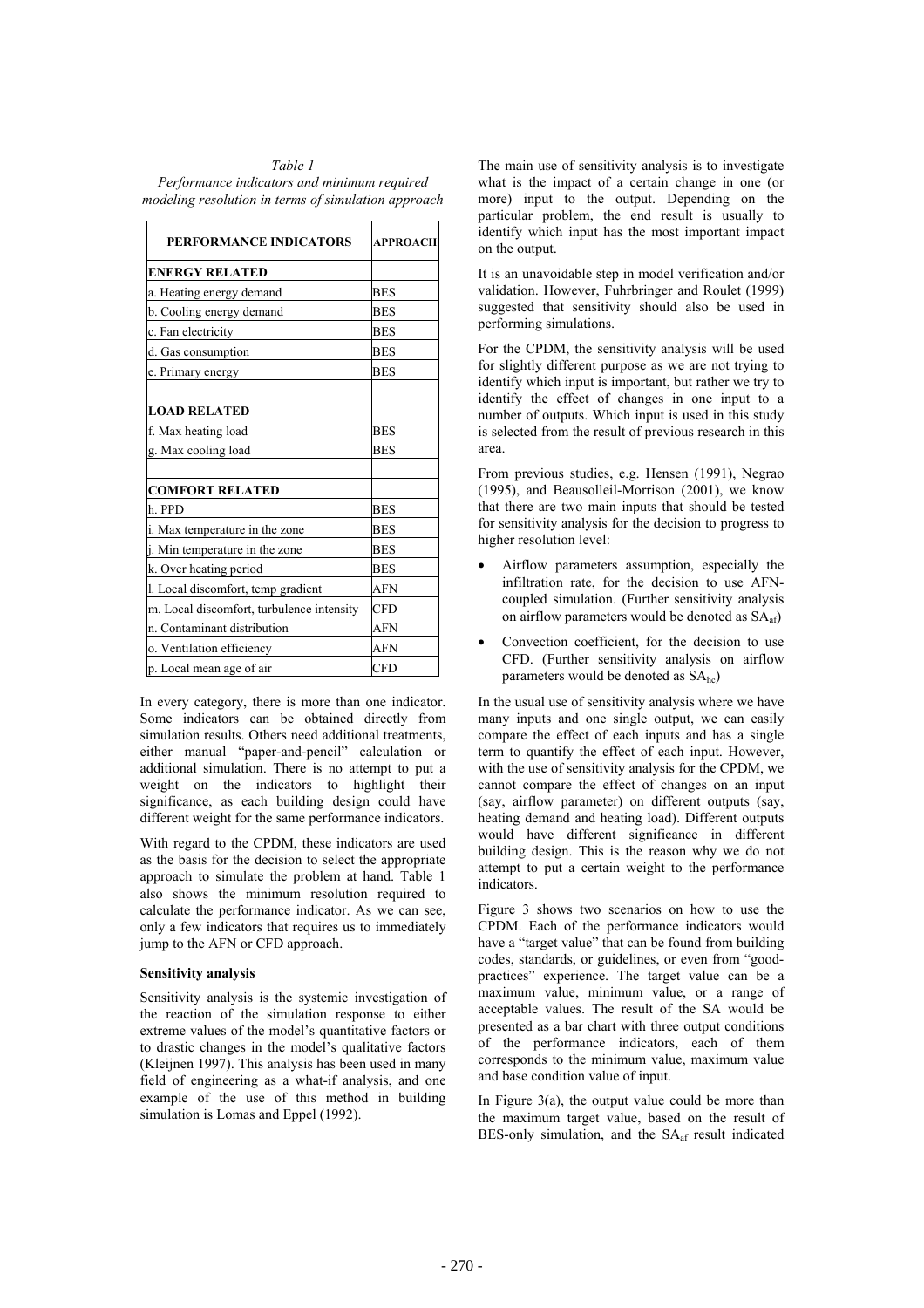that the AFN-coupled in necessary. However, in the AFN-level, the  $SA<sub>hc</sub>$  result indicated that all predicted values are below the maximum target value, thus no subsequent CFD calculation is required.



*(b)* 

*Figure 3 Different scenarios in sensitivity analysis in the CPDM* 

In Figure 3(b), the output value could be less than the minimum target value, based on the result of BESonly simulation, and the SAaf result indicated that the AFN-coupled in necessary.In the AFN-level, the SAhc result indicated that there is a possibility that the output value is below the minimum target value, thus CFD calculation is required.

## CASE STUDY

#### **Model description**

The following case study is presented to highlight the application of the CPDM. This case study concerns an open-plan office space in a new faculty building (Figure 2) at T.U. Eindhoven. The computer model comprises a 6 m wide and 12.5 m deep section of a 5.4 m high office space. The one external wall is a double-glazed structure, facing south. All other walls are assumed to be adiabatic. The section is assumed to have 10 occupants during office hours, with lights and equipments leads to  $35 \text{ W/m}^2$  internal gains. There is an all-air heating and cooling system serving the area.



*Figure 3 The building and the model* 

Given the large glazing area, the environmental designer would like to predict the energy consumption, heating and cooling loads, and the most important is the likelihood of thermal comfort complaints, which may arise both in summer and winter conditions. Thermal comfort complaints might result from thermal radiation asymmetry and/ or from a cold down draft due to the large glazed area.

Several design options are considered for comparison. Table 2 shows the different design options for this case study.

#### **Case study methodology**

On the first layer in Figure 2, BES-only simulation, typical office conditions will be used as simulation parameters for the "base condition". After that, the cases are subjected to two sensitivity analysis to:

1. Airflow parameters.

In the base condition, the infiltration rate is assumed to be 0.3 ACH. In reality, it could be somewhere between 0.05 - 0.5 ACH, and this two values would be the minimum and maximum value for the sensitivity analysis.

2. Convection coefficient.

In the base condition, the simulation used Alamdari-Hammond method for specification of convection coefficient, which applies for natural convection flow. The flow in the room could be other type of flow, which has the convection coefficient ranges from  $1 - 6$ . These two values are taken as the minimum and maximum value for the sensitivity analysis.

ESP-r is used as the software for the simulation. The air conditioning strategy for all simulations is to maintain the PPD level to be less than 10% during office hours. This is achieved by setting the operative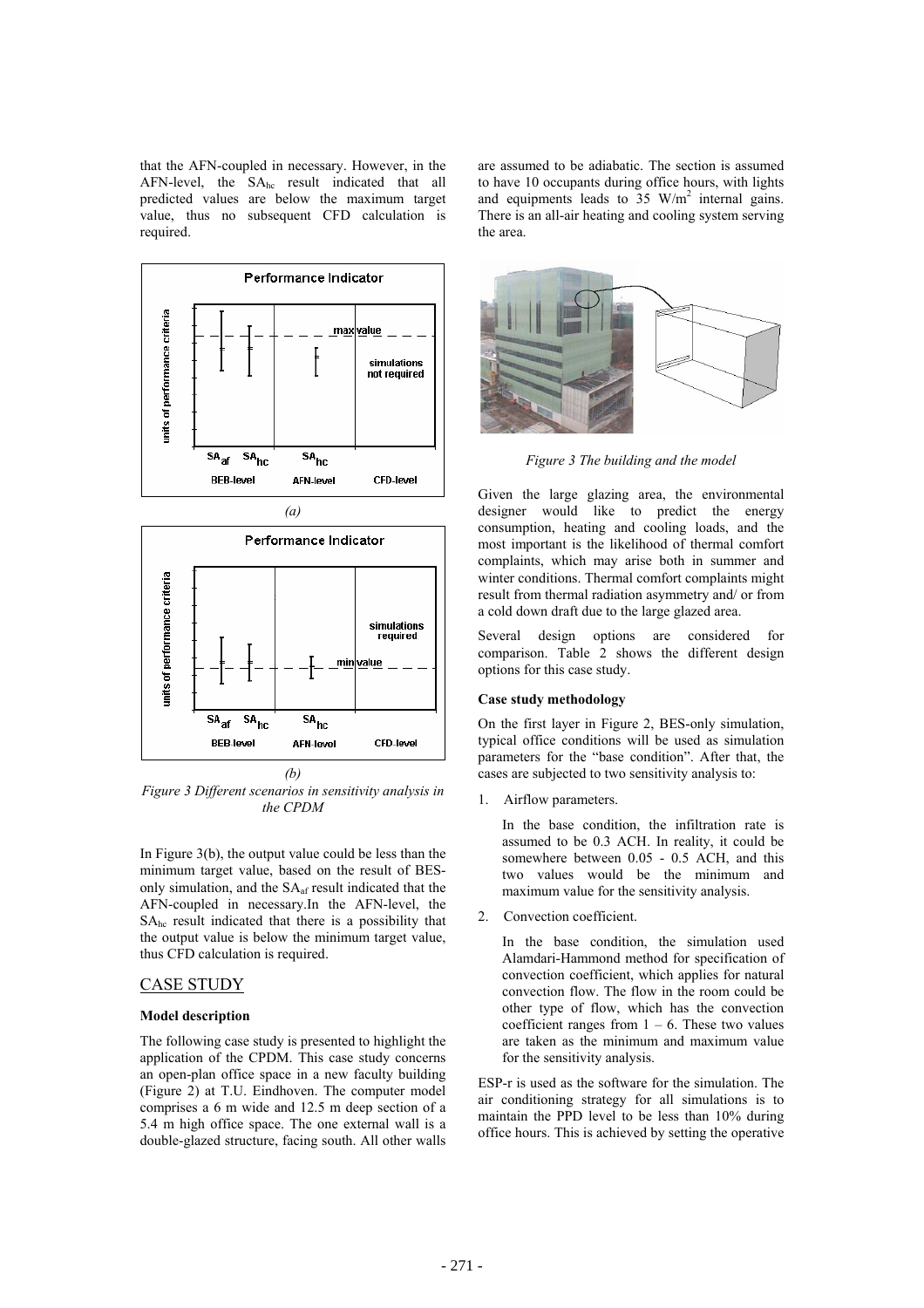temperature at 23 °C and 26 °C for winter and summer respectively, i.e. the temperature in the middle of the zone. By maintaining the PPD level, the whole simulations want to show the energy consequences of maintaining a high level of comfort standard to the space.

Further description of the case study (and also the result) is not presented in this paper, as the intention is not to report the whole case study but to highlight the use of CPDM.

| <b>ISOMETRIC</b><br><b>VIEW</b> | <b>GLAZING</b>                                | <b>REMARKS</b>                                                                                                                           |
|---------------------------------|-----------------------------------------------|------------------------------------------------------------------------------------------------------------------------------------------|
|                                 | Double<br>glazing, no<br>blinds               | Configuration $1 =$<br>Base case                                                                                                         |
|                                 | Double<br>glazing, no<br>blinds               | Configuration 2 is<br>the same as the<br>Configuration 1,<br>but the glazing<br>area is reduced to<br>2mX4m                              |
|                                 | Double<br>glazing,<br>internal<br>blinds      | Configuration 3 is<br>the same as<br>Configuration 1,<br>with additional<br>blinds in the<br>internal part of the<br>room                |
|                                 | Double<br>glazing,<br>blinds in the<br>middle | Configuration 4 is<br>the same as<br>Configuration 1,<br>with additional<br>blinds in the<br>middle between<br>the two glazings.         |
|                                 | Double<br>glazing, no<br>blinds               | Configuration 5 is<br>the same as<br>Configuration 1,<br>with additional<br>curtain 0.5m from<br>the wall, down to<br>2m above the floor |

*Table 2 Design options for case study* 

#### **Results**

In Table 3 results are presented for the investigated performance indicators. Here "af" indicates the sensitivity for the airflow parameter and "hc" for the convective heat transfer coefficient. The results of sensitivity analysis are presented in terms of maximum deviation from the base condition (the higher deviation on PI value if the input is increased to maximum value or decreased to minimum value).

This deviation is expressed in a percentage value  $(S_{\text{af.}})$ and  $S_{hc}$ ).

All cases in this example have been weighted similarly. However, a 20% deviation in the maximum zone temperature will have a less important meaning than a 15% deviation in primary energy. Therefore, in reality a design team will apply weighting factors to the individual cases and make their decision based on these weighing factors and the sensitivity results.

The PPD level in the room during office hours in a typical week in winter and summer is shown. As can be seen, the PPD values are well below 10% as expected, as this is the criteria for the simulation.

It should be noted that the PPD values presented in the results are not in the same location as the controlled location. The control strategy in the simulation is to set the operative temperature in the center of the zone so that the PPD value is 10% in this location.

However, in the result, the PPD values considered for decision making (in CPDM) are from other location, i.e. in occupied zone (1m from the floor, three location along long axis of the room). The PPD presented in the paper only from one location, i.e. near the glazed wall, as this is the most critical location where discomfort complaints are expected. The value of PPD in this location should of course be different from the center of the zone where the operative temperature is controlled. For heating energy demand, Configuration 3 shows the highest energy demand, while Configuration 2 is the lowest. Nevertheless, all configurations show a high sensitivity to the airflow parameters. The sensitivity to the convective heat transfer coefficient is lower.

A similar discussion can be made for the cooling energy demand, the maximum heating load, and the maximum cooling load. The gas consumption, fan electricity consumption and the primary energy consumption can be derived from the above results and by applying some assumptions on, e.g. the boiler and fan efficiency. Finally, the maximum and minimum zone temperature and the overheating period is indicated.

#### DISCUSSION

**The use of the CPDM to determine the correct resolution level** - The above presented sensitivity analysis is used in the CPDM to select the appropriate level of resolution. The maximum deviation from the base condition indicates the level of sensitivity of each performance indicator to the airflow parameter and the convection coefficient. In this example an arbitrary value of 20% is selected as the limit of sensitivity below which the performance indicator is not considered sensitive to the airflow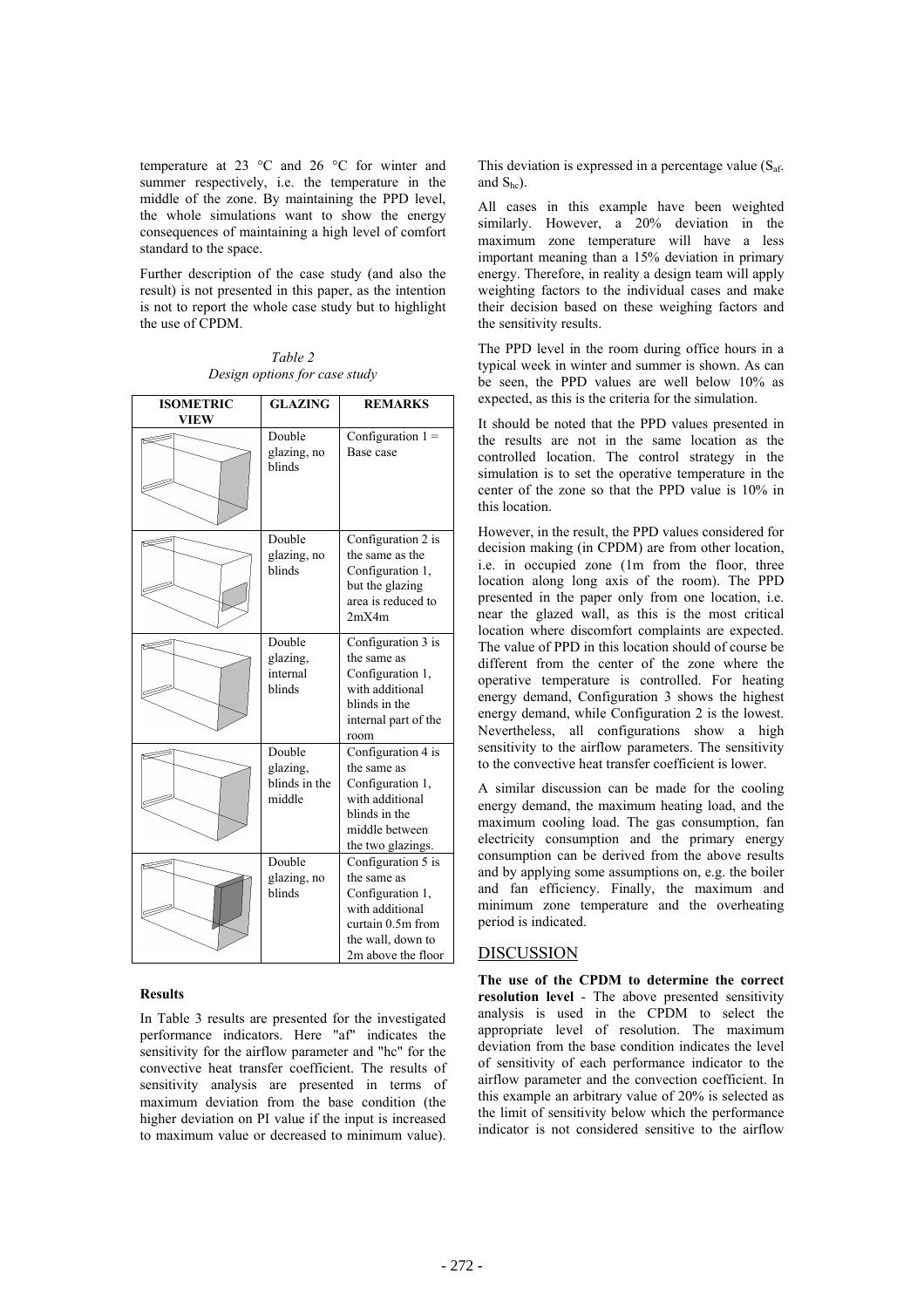parameter  $(S_{af})$  or the convective heat transfer coefficient  $(S_{hc})$ . This is shown in Table 3. Here the sensitivity higher than 20% is shaded, indicating the

**CONFIGURATION 1 CONFIGURATION 2 CONFIGURATION 3 PERFORMANCE INDICATORS VALUE**  $S_{AF}$   $S_{HC}$ **BASE VALUE**  $S_{AF}$   $S_{HC}$ **BASE VALUE**  $S_{AF}$   $S_{HC}$ Heating energy demand 4891 38% 20% 3570 60% 10% 6883 33% 16% Cooling energy demand  $3734$   $29\%$   $4\%$   $1462$   $76\%$   $7\%$   $719$   $58\%$   $6\%$ Max heating load 17 17% 66% 14 25% 61% 18 16% 64% Max cooling load 14 5% 25% 6 13% 11% 7 7% 25% Gas consumption  $\begin{array}{|c|c|c|c|c|c|c|c|c|} \hline \end{array}$  611 38% 20% 446 60% 10% 860 33% 16% Fan energy consumption  $\begin{array}{|c|c|c|c|c|c|c|c|c|} \hline \end{array}$  3714  $\begin{array}{|c|c|c|c|c|c|c|c|} \hline \end{array}$  0% 0% 3714 0% 0% 0% Primary energy 12339 7% 7% 8745 15% 3% 11316 17% 10% PPD winter 8 0% 6% 8 1% 4% 8 0% 6% PPD summer  $\begin{array}{|c|c|c|c|c|c|c|c|c|} \hline \end{array}$  6  $\begin{array}{|c|c|c|c|c|c|c|c|} \hline \end{array}$  6  $\begin{array}{|c|c|c|c|c|c|} \hline \end{array}$  0%  $\begin{array}{|c|c|c|c|c|c|} \hline \end{array}$  3% 7 2% 3% Max zone temperature  $\begin{array}{|c|c|c|c|c|c|c|c|c|} \hline \end{array}$  36 | 36 | 36 | 36 | 36 | 37 | 36 | 4% | 11% Min zone temperature 9 22% 9% 11 24% 13% 9 22% 10% Overheating 522 103% 123% 80 681% 199% 169 22% 193% (a)  $(b)$  (c)

*Table 3 Results of sensitivity analysis for different configurations (BES-Only)* 

| <b>PERFORMANCE</b><br><b>INDICATORS</b> |                      | <b>CONFIGURATION 4</b> |          |                             | <b>CONFIGURATION 5</b> |          |  |
|-----------------------------------------|----------------------|------------------------|----------|-----------------------------|------------------------|----------|--|
|                                         | <b>BASE</b><br>VALUE | $S_{AF}$               | $S_{HC}$ | <b>BASE</b><br><b>VALUE</b> | $S_{AF}$               | $S_{HC}$ |  |
| Heating energy demand                   | 4798                 | 45%                    | 11%      | 4207                        | 47%                    | 14%      |  |
| Cooling energy demand                   | 1448                 | 55%                    | $4\%$    | 2168                        | 48%                    | 7%       |  |
| Max heating load                        | 16                   | 20%                    | 62%      | 15                          | 21%                    | 57%      |  |
| Max cooling load                        | 7                    | 7%                     | 21%      | 8                           | 10%                    | 13%      |  |
| Gas consumption                         | 600                  | 45%                    | 11%      | 526                         | 47%                    | 14%      |  |
| Fan energy consumption                  | 3714                 | 0%                     | $0\%$    | 3714                        | $0\%$                  | 0%       |  |
| Primary energy                          | 9959                 | 14%                    | 5%       | 10089                       | 11%                    | 4%       |  |
| PPD winter                              | 8                    | 0%                     | 5%       | 7                           | $1\%$                  | 4%       |  |
| PPD summer                              | $\overline{7}$       | 0%                     | 5%       | 6                           | $0\%$                  | 2%       |  |
| Max zone temperature                    | 34                   | 3%                     | 9%       | 33                          | 3%                     | 7%       |  |
| Min zone temperature                    | 10                   | 23%                    | 12%      | 11                          | 21%                    | 11%      |  |
| Overheating                             | 150                  | 157%                   | 126%     | 262                         | 275%                   | 129%     |  |
|                                         |                      | (d)                    |          |                             | (e)                    |          |  |

need for that specific case to be simulated at a higher resolution level.

**The use of CPDM to select a better design option** - Before the next higher resolution level is addressed a selection procedure should be performed. The selection will normally be made in consultation with the design team. In the example, the simulation principle is based on maintaining the PPD level. The important parameters for the selection process are therefore the energy related performance indicators, most importantly the primary energy.

From the primary energy point of view, Configuration 1 has the highest primary energy value and therefore is not preferred. If architectural consideration is not important, and hence the construction can be changed, Configuration 2 is the

best design option. However, if the architectural consideration is the main restriction and cannot be changed, then Configuration 4 and Configuration 5 should be selected for simulation at a higher resolution level.

Although it is not presented in this paper, the same decision procedure can be made on the other decision points (the question marks in Figure 2).

# **CONCLUSIONS**

This paper proposed a method for selection of simulation tool for airflow simulation. This guideline does not intend to fully automate the decision process. Sensitivity analysis is used as a tool, but the decision whether to use higher resolution (and more complex) simulation still considers other factors. The